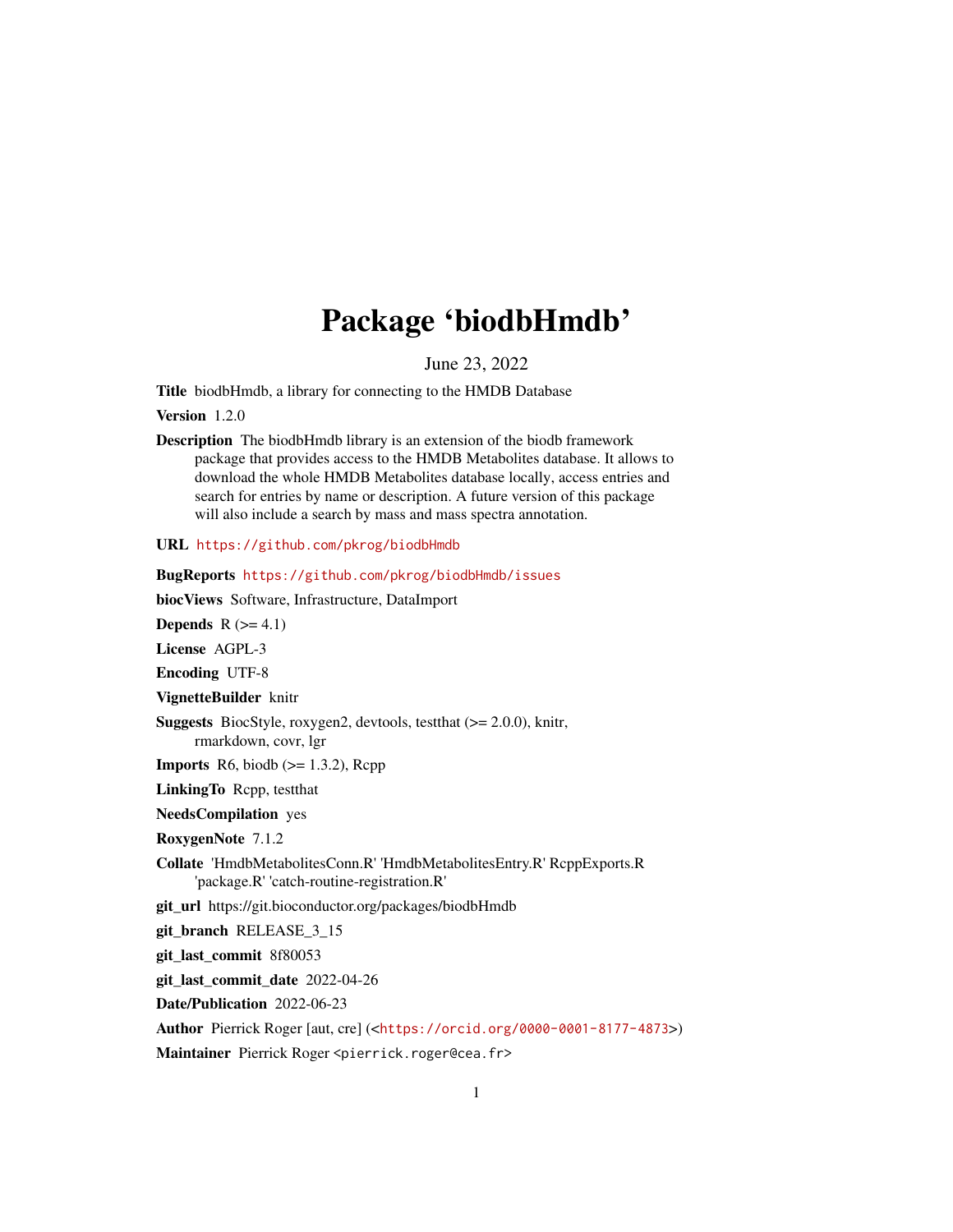### <span id="page-1-0"></span>R topics documented:

#### **Index** [5](#page-4-0). The second state of the second state of the second state of the second state of the second state of the second state of the second state of the second state of the second state of the second state of the second

HmdbMetabolitesConn *The connector class for the HMDB Metabolites database.*

#### Description

This is a concrete connector class. It must never be instantiated directly, but instead be instantiated through the factory [BiodbFactory](#page-0-0). Only specific methods are described here. See super classes for the description of inherited methods.

#### Super classes

[biodb::BiodbConnBase](#page-0-0) -> [biodb::BiodbConn](#page-0-0) -> HmdbMetabolitesConn

#### **Methods**

#### Public methods:

• [HmdbMetabolitesConn\\$clone\(\)](#page-1-1)

<span id="page-1-1"></span>Method clone(): The objects of this class are cloneable with this method.

*Usage:*

```
HmdbMetabolitesConn$clone(deep = FALSE)
```
*Arguments:*

deep Whether to make a deep clone.

#### Examples

```
# Create an instance with default settings:
mybiodb <- biodb::newInst()
```

```
# Create a connector
conn <- mybiodb$getFactory()$createConn('hmdb.metabolites')
```

```
# Get an entry
# Getting one entry requires the download of the whole database.
e <- conn$getEntry('HMDB0000001')
```
# Terminate instance. mybiodb\$terminate()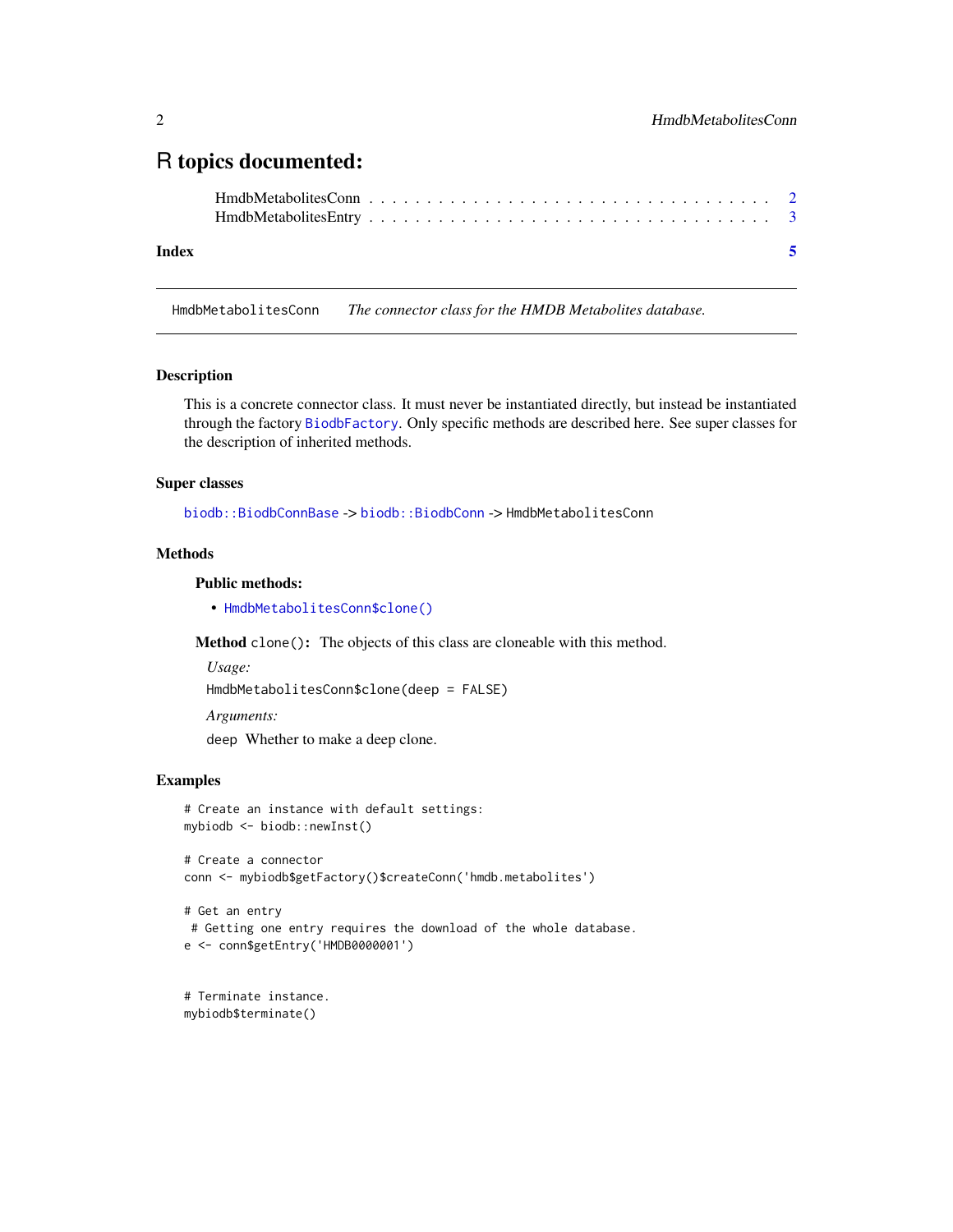<span id="page-2-0"></span>HmdbMetabolitesEntry *HMDB Metabolites entry class.*

#### Description

HMDB Metabolites entry class.

HMDB Metabolites entry class.

#### Details

This is the entry class for the HMDB Metabolites database.

#### Super classes

[biodb::BiodbEntry](#page-0-0) -> [biodb::BiodbXmlEntry](#page-0-0) -> HmdbMetabolitesEntry

#### **Methods**

#### Public methods:

- [HmdbMetabolitesEntry\\$new\(\)](#page-2-1)
- [HmdbMetabolitesEntry\\$clone\(\)](#page-1-1)

<span id="page-2-1"></span>Method new(): New instance initializer. Connector classes must not be instantiated directly. Instead, you must use the createConn() method of the factory class.

*Usage:*

HmdbMetabolitesEntry\$new(...)

*Arguments:*

... All parameters are passed to the super class initializer.

*Returns:* Nothing.

Method clone(): The objects of this class are cloneable with this method.

*Usage:*

HmdbMetabolitesEntry\$clone(deep = FALSE)

*Arguments:*

deep Whether to make a deep clone.

#### Examples

```
# Create an instance with default settings:
mybiodb <- biodb::newInst()
```
# Create a connector conn <- mybiodb\$getFactory()\$createConn('hmdb.metabolites')

# Get an entry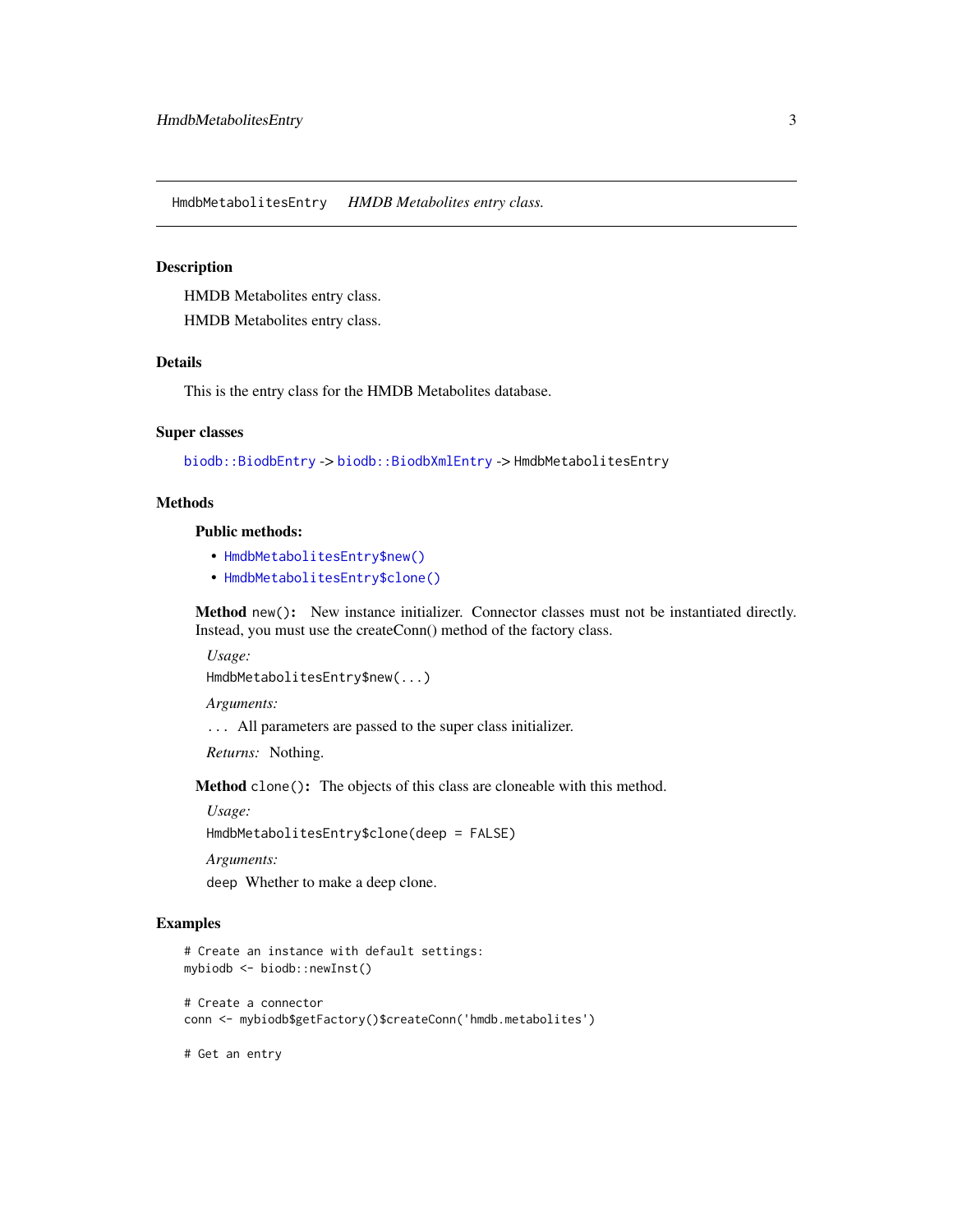# Getting one entry requires the download of the whole database. e <- conn\$getEntry('HMDB0000001')

# Terminate instance. mybiodb\$terminate()